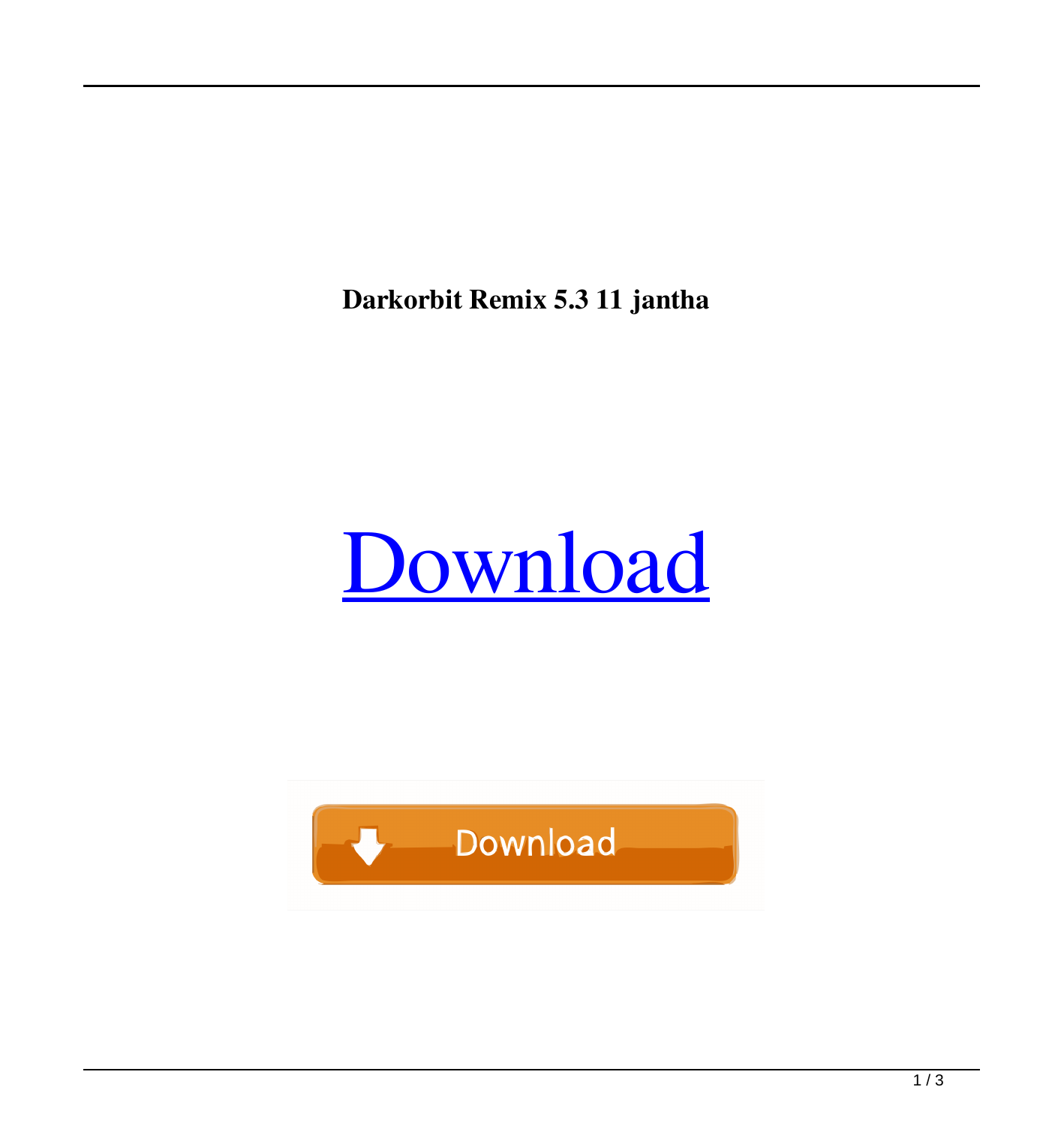/2/2014 1 2 3 4 5 6 7 8 9 10 11 12 13 14 15 16 17 18 19 20 21 22 23 24 25 26 27 28 29 30 31 32 33 34 35 36 37 38 39 40 41 42 43 44 45 46 47 48 49 50 51 52 53 54 55 56 57 58 59 60 61 62 63 64 65 66 67 68 69 70 71 72 73 74 75 76 77 78 79 80 81 82 83 84 85 86 87 88 89 90 91 92 93 94 95 96 97 98 99 100 101 102 103 104 105 106 107 108 109 110 111 112 113 114 115 116 117 118 119 120 121 122 123 124 125 126 127 128 129 130 131 132 133 134 135 136 137 138 139 140 141 142 143 144 145 146 147 148 149 150 151 152 153 154 155 156 157 158 159 160 161 162 163 164 165 166 167 168 169 170 171 172 173 174 175 176 177 178 179 180 181 182 183 184 185 186 187 188 189 190 191 192 193 194 195 196 197 198 199 200 201 202 203 204 205 206 207 208 209 210 211 212 213 214 215 216 217 218 219 220 221 222 223 224 225 226 227 228 229 230 231 232 233 234 235 236 237 238 239 240 241 242 243 244 245 246 247 248 249 250 251 252 253 254 255 256 257 258 259 260 261 262 263 264 265 266 267 268 269 270 271 272 273 274 275 276 277 278 279 280 281 282 283 284 285 286 287 288 289 290 291 292 293 294 295 296 297 298 299 300 301 302 303 304 305 306 307 308 309 310 311 312 313 314 315 316 317 318 319 320 321 322 323 324 325 326 327 328 329 330 331 332 333 334 335 336 337 338 339 340 341 342 343 344 345 346 347 348 349 350 351 352 353 354 355 356 357 358 359 360 361 362 363 364 365 366 367 368 369 370 371 372 373 374 375 376 377 378 379 380 381 382 383 384 385 386 387 388 389 390 391 392 393 394 395 396 397 398 399 400 401 402 403 404 405 406 407 408 409 410 411 412 413 414 415 416 417 418 419 420 421 422 423 424 425 426 427 428 429 430 431 432 433 434 435 436 437 438 439 440 441 442 443 444 445 446 447 448 449 450 451 452 453 454 455 456 457 458 459 460 461 462 463 464 465 466 467 468 469 470 471 472 473 474